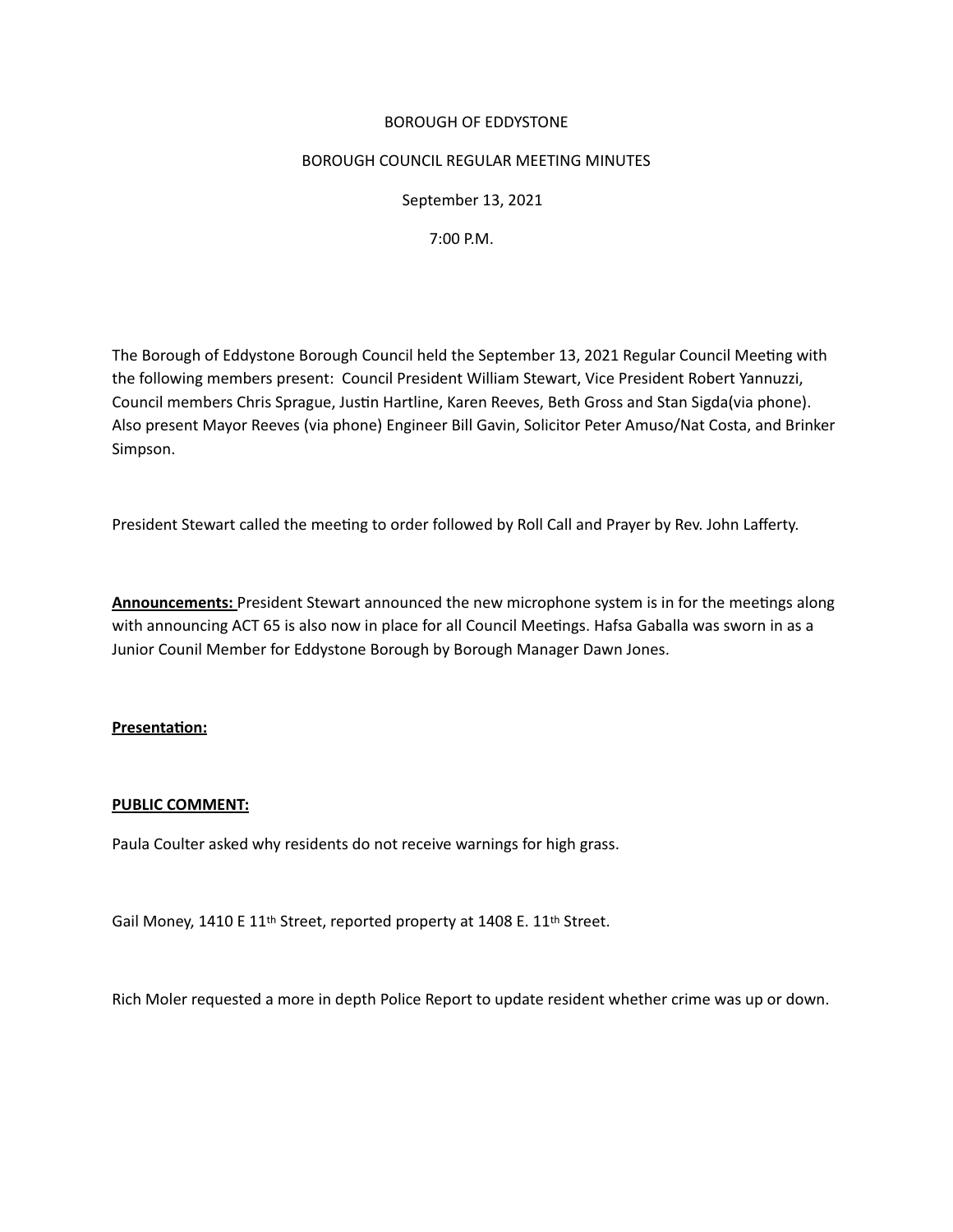### **ENGINEERS REPORT:**

Catania's report

### **RIGHT TO KNOW SUBMISSIONS:**

Currently one in progress with Solicitor

### **DISCUSSION:**

Council President Stewart thanked the Recreaton Board, Ladies Auxillary, and all who were involved in helping with the Labor Day event. 

Councilwoman Gross thanked all who helped on Labor Day and shared how much the community liked the face paint, photo booth and especially the bull ride.

Rec Board Representatve Amy Naill updated all that Labor Day was a success, great feedback that everyone loved the event, especially the fireworks. Reminded all that Storytime would be tomorrow night 9/14/2021 at LHH and the Blood Drive is set for September 23, 2021 at LHH. Fall Festval is set for October 3, 2021.

Hafsa Gaballa was sworn in as a Junior Council Member after a unanimous vote by Borough Manager Dawn Jones. Each Council Member welcomed Hafsa, along with congratulating her and she took her seat at the council table.

Industrial LLC solicitor Vince Mancini was present for the meetng in hopes of moving forward with the project. Councilwoman Reeves tabled the moton untl next month when the Borough Engineer was present.

Councilwoman Reeves again requested Fire/EMS report to have noted all scratches on monthly reports.

#### **Acton Items**

Motion: To approve the appointment of Junior Council Member Hafsa Gaballa, Motion made by Chris Sprague, 2<sup>nd</sup> by Beth Gross, Motion passes 7-0

Motion: Approval of Minutes from Regular Council Meeting (08/09/2021) Motion made to table until next month due to mistakes, Motion made by Chris Sprague, 2<sup>nd</sup> by Karen Reeves, Motion carries 7-0

Motion: To approve the Treasurer's Report for the month of August 2021 as reported by Christine McMenamin of Brinker Simpson, Motion made Karen Reeves, 2<sup>nd</sup> by Chris Sprague, Motion carries 7-0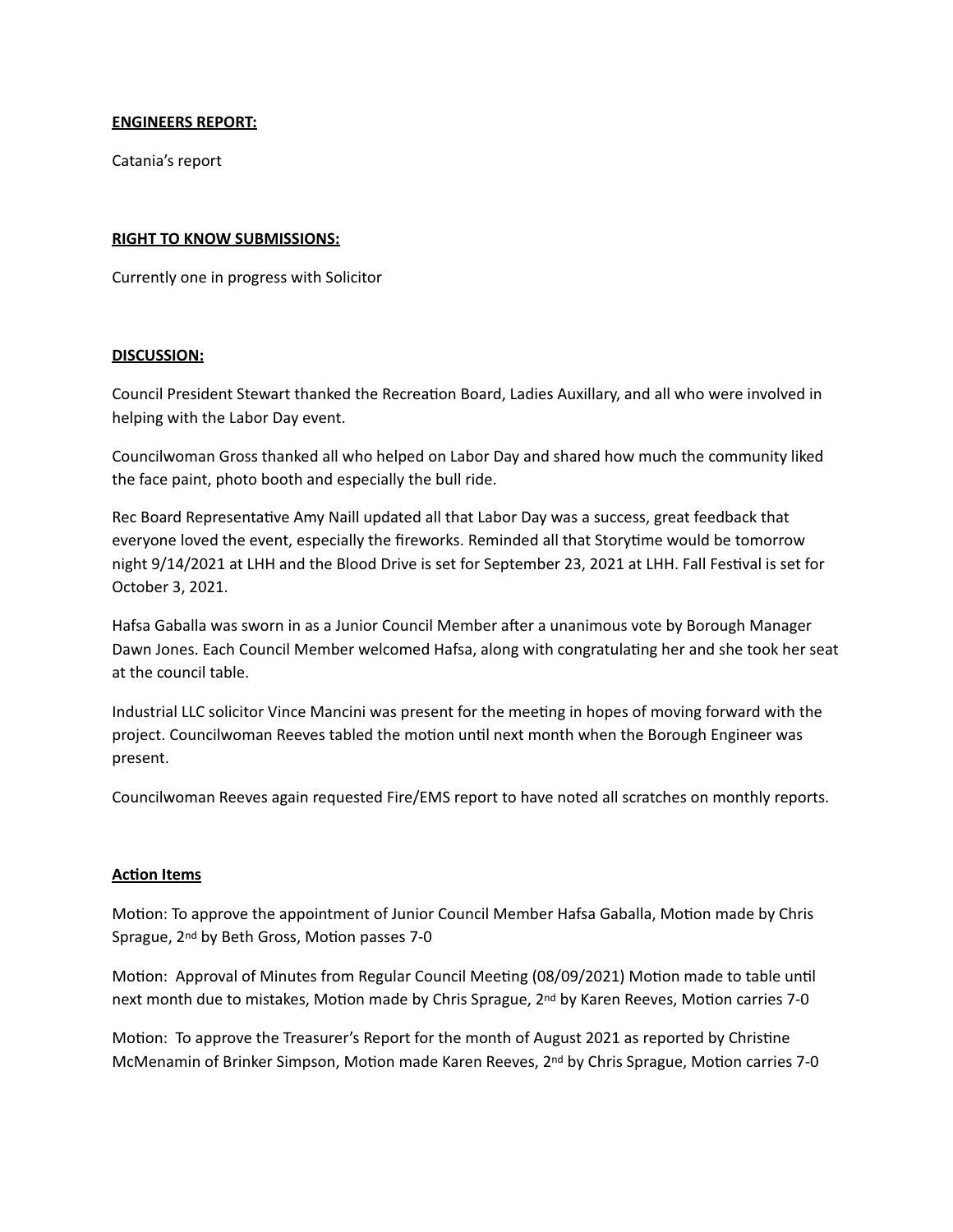Motion: To approve the Cash Receipts & Disbursements Journal for the month of August 2021 as reported by Christine McMenamin of Brinker Simpson, Motion made by Chris Sprague, 2<sup>nd</sup> by Rob Yannuzzi, Motion carries 7-0

Motion: To approve the Police Report for the month of August 2021 as presented by Chief Mokshefsky Motion made by Karen Reeves, 2<sup>nd</sup> by Chris SPrague, Motion carries 7-0

Motion: To approve the Fire Report/EMS report for the month of August 2021 as reported by Dawn Jones for Chief Terry Burke, Motion made by Chris Sprague, 2<sup>nd</sup> by Beth Gross, Motion carries 7-0

Motion: To approve the BCO's report for the month of August 2021 as presented by BCO Catania Motion made by Chris Sprague, 2<sup>nd</sup> by Justin Hartline, Motion carries 7-0

Motion: To approve the Health Report for the month of August 2021 as presented by Dawn Jones Motion made by Beth Gross, 2<sup>nd</sup> by Rob Yannuzzi, Motion carries 7-0

Motion: To approve the 2022 Financial Requirement & Minimum Municipal Obligation, Motion made by Karen Reeves, 2<sup>nd</sup> by Beth Gross, Motion carries 7-0

Motion: To approve the price proposal in the amount of \$52,972.51 submitted by TPD to perform the 291 Corridor Study (TCDI Grant), Motion made by Chris Sprague, 2<sup>nd</sup> by Justin Hartline, Motion passes 7-0

Motion: To approve the DELCO Greenways Grant Resolution Mini Pros 2021-10, Motion made by Chris Sprague, 2<sup>nd</sup> by Beth Gross, Motion passes 7-0

Motion: To approve the DELCO Greenways Grant Resolution Planning 2021-11, Motion made by Chris Sprague, 2<sup>nd</sup> by Rob Yannuzzi, Motion passes 7-0

Motion: To approve the DELCO Greenways Grant Resolution Enhance 2021-12, Motion made by Stan Sigda, 2<sup>nd</sup> by Beth Gross, Motion passes 7-0

Motion: To approve the PECO Green Region Resolution 2021-13, Motion made by Karen Reeves, 2<sup>nd</sup> by Stan Sigda, Motion passes 7-0

Motion: To approve the pay increases for the Borough Secretary, Police Secretary and the Highway Department from the date of August 9, 2021 and additonal stpend for 2020, Moton made by Beth Gross, 2<sup>nd</sup> by Stan Sigda, Motion passes 7-0

Motion: To approve the hiring of Part Time Crossing Guard Estora Kemmerer, Motion made by Karen Reeves, 2<sup>nd</sup> by Beth Gross, Motion passes 7-0

Motion: To approve the Part Time EMS/Fire Candidates Shawn Shade and Brett Hamscher, Motion made by Chris Sprague, 2<sup>nd</sup> by Stan Sigda, Motion passes 7-0

Motion: To approve Resolution 2021-14 for the Industrial Highway LLC, Preliminary/Final Development Plan, Motion Tabled by Karen Reeves, Votes 5-2 (Stewart & Yannuzzi both No)